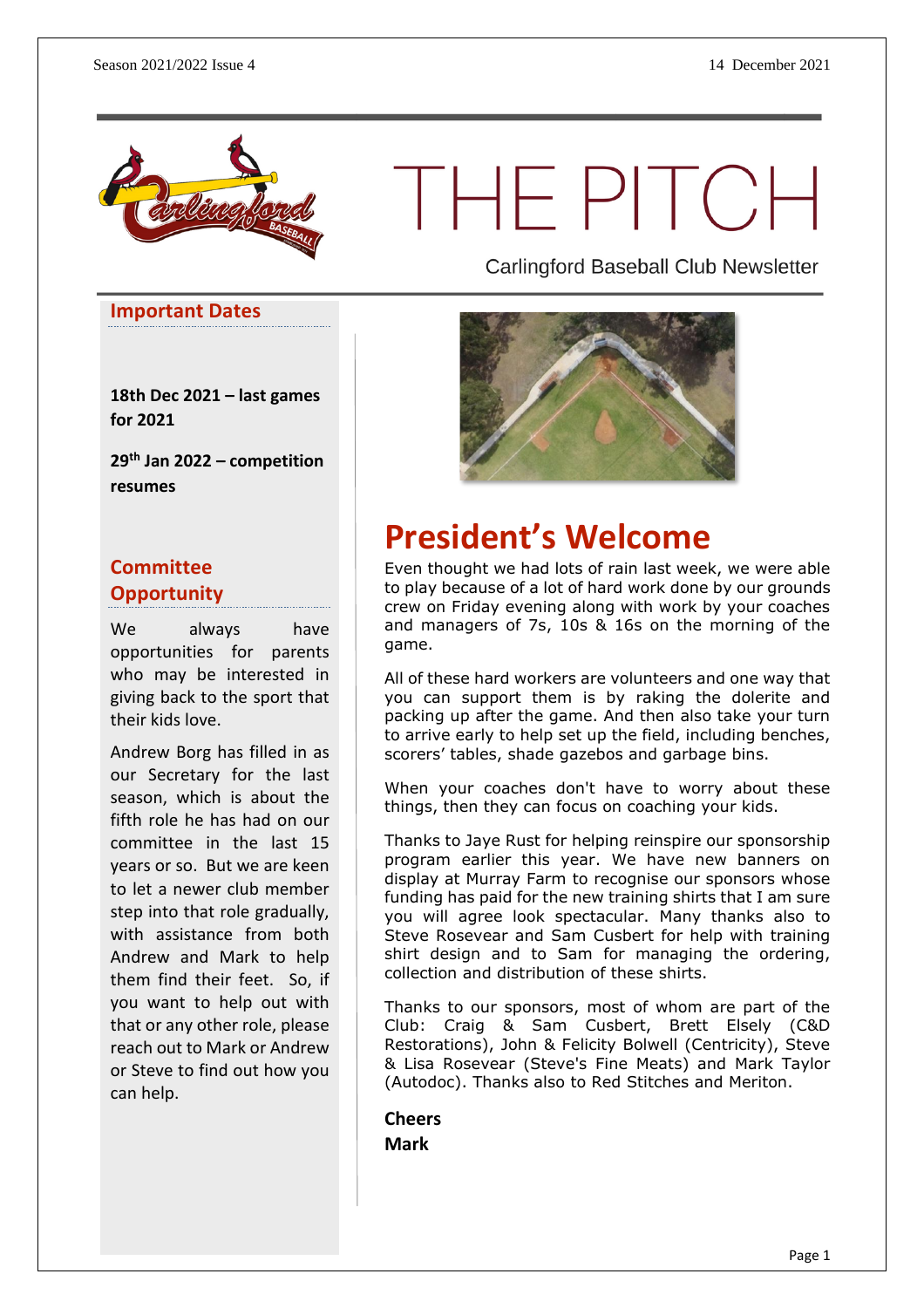## **CANTEEN DUTY**

This week's teams are: **7.45am – 10.15am: 8U 10.00am – 12.15pm**: **closed**



**Two people are required from each team, 1 for BBQ and 1 for Canteen**

## **Results 11/12/21**

| 16U/1           | Barry Shipley Youth League        | Baulko/Carlo JV |    | Washed Out                 |    |      |
|-----------------|-----------------------------------|-----------------|----|----------------------------|----|------|
| 16U/3           | <b>Brian Cashmore South</b>       | Carlingford     | 10 | Rouse Hill                 | 6  | Win  |
| 14U/1           | Graham Hay League                 | Baulko/Carlo JV | 6  | Castle Hill                | 4  | Win  |
| 14U/3           | Peter Street League               | Baulko/Carlo    | 9  | Kellyville                 | 6  | Win  |
| 12U/1           | Ken Douglas League                | Carlingford     |    | Washed Out                 |    |      |
| 12U/3           | Phil Leonard League South         | Carlingford     |    | Bye                        |    |      |
| 10 <sub>U</sub> | Jim Bergan League Minor<br>League | Carlingford     | 6  | Quakers Hill Scurvyd       | 0  | Win  |
| 9U              | Col Daisley League TBall          | Carlingford     | 33 | <b>Castle Hill Archers</b> | 32 | Win  |
| 8U              | Wendy Vigenser League<br>TBall    | Carlingford     | 22 | Castle Hill Crusaders      | 31 | Loss |
| 7U              | <b>Akers League North TBall</b>   | Carlingford     | 17 | <b>Castle Hill Squires</b> | 9  | Win  |

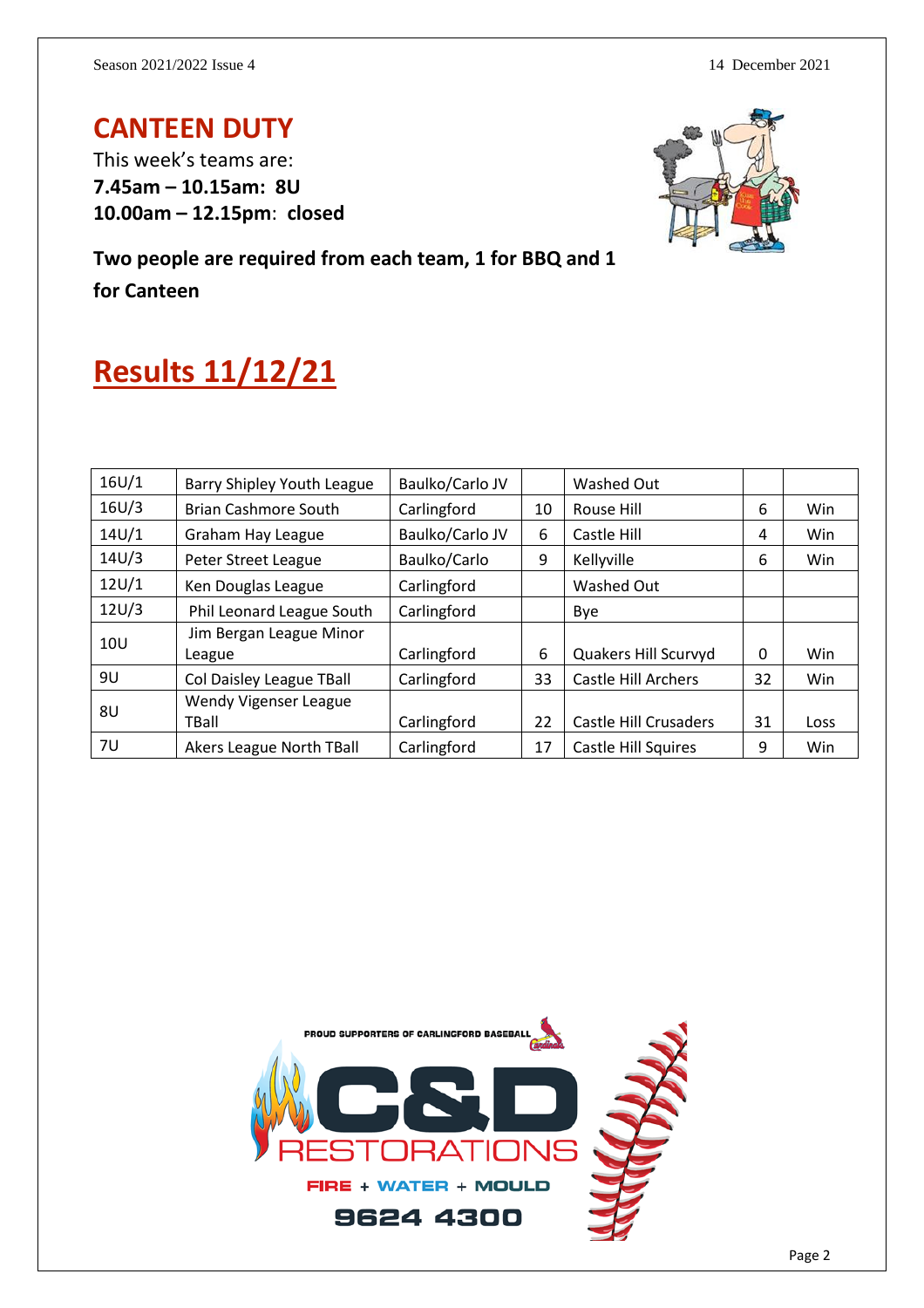## **WHO IS PLAYING THIS WEEK- Sat 18/12/2021**

## **Juniors**

| 16U/1        | Baulko/Carlo Div 1 JV vs<br>Hills Kings | Caddies                | <b>Friday Night</b><br>7.15pm |  |
|--------------|-----------------------------------------|------------------------|-------------------------------|--|
| <b>16U/3</b> | Carlingford vs Baulkham Hills           | Northmead 6            | 10.30am                       |  |
| 14U/1        | Baulko/Carlo Div 1 JV vs<br>Rouse Hill  | <b>Played Mid Week</b> |                               |  |
| 14U/3        | Baulko/Carlo vs                         | <b>BYE</b>             |                               |  |
| 12U/1        | Carlingford vs<br><b>Winston Hills</b>  | Murray Farm 3          | 8.30am                        |  |
| <b>12U/3</b> | Carlingford vs<br>Kellyville            | Kellyville 4           | 8.30am                        |  |
| 10/11U       | Carlingford vs<br>Oakville              | Colbee 3               | 10.30am                       |  |
| 9U           | Carlingford vs<br><b>Winston Hills</b>  | Murray Farm 4          | 8.30am                        |  |
| 8U           | Carlingford vs<br>QH Sea Pups           | Murray Farm 3          | 8.30am                        |  |
| <b>7U</b>    | Carlingford vs<br><b>Baulkham Hills</b> | Northmead 3            | 8.30am                        |  |

## **Seniors**

| GI             | Carlingford vs<br>Hawkesbury                  | <b>Bensons</b>     | 3.45pm             |
|----------------|-----------------------------------------------|--------------------|--------------------|
| G <sub>2</sub> | Carlingford vs<br><b>CH Dukes</b>             | <b>Murray Farm</b> | 3.45pm             |
| G <sub>3</sub> | Carlingford Redsox vs<br><b>Winston Hills</b> | Col Sutton         | 1.30 <sub>pm</sub> |
|                | Carlingford Coils vs<br>Kellyville            | Muirfield          | 1.30 <sub>pm</sub> |
|                | Carlingford Black vs<br><b>QH Blackbeards</b> | Murray Farm        | 1.30 <sub>pm</sub> |



www.centricityfinance.com.au | 0413 139 611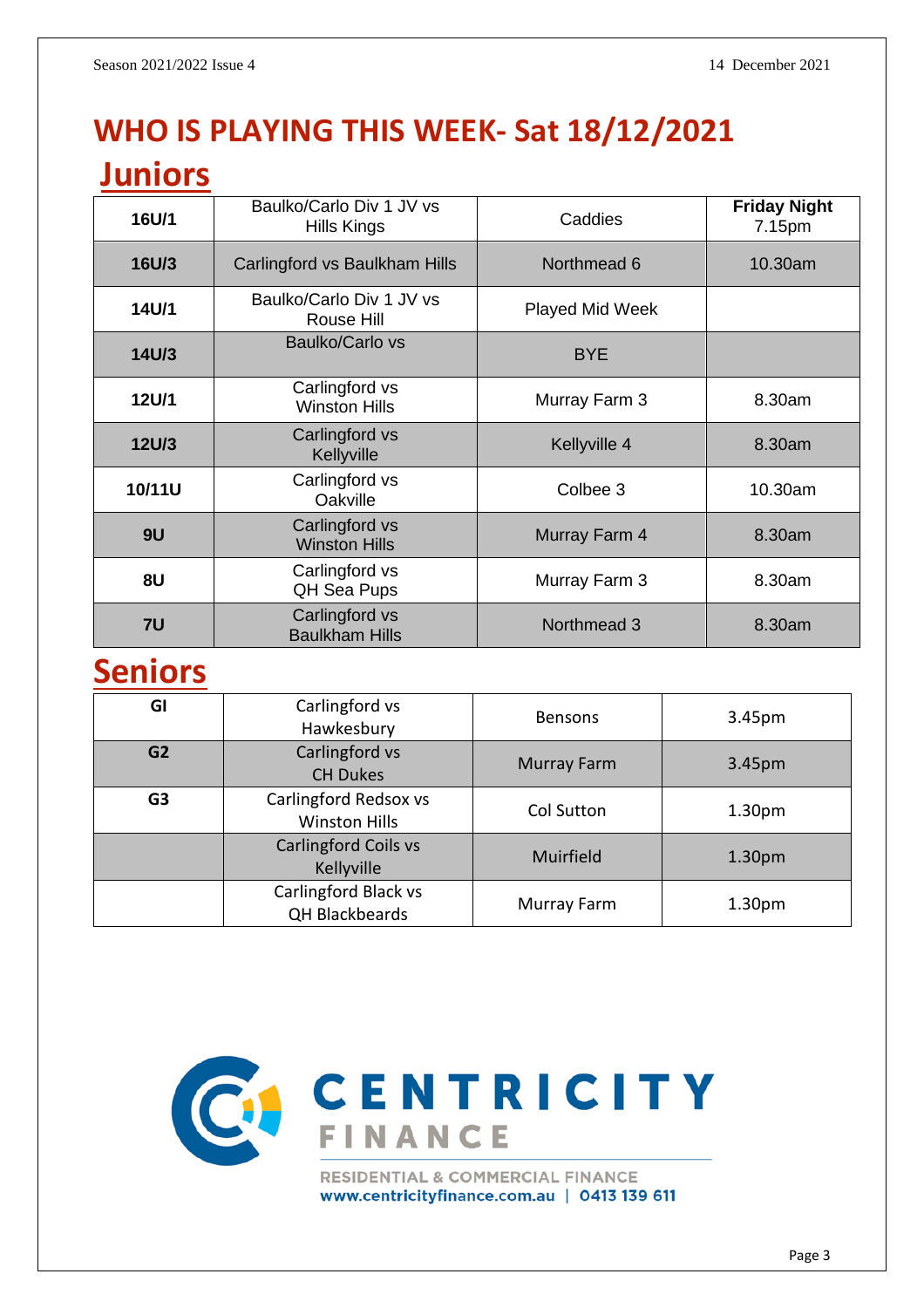## **Uniform & Merchandise prices**

**Velcro Club Cap** - \$20

**Premium Flexifit Club Cap** - \$25 **Club Socks** - \$12

**Junior Playing Shirts** *(Included as part of registration process)*

**Seniors Sublimated Playing Shirts** - \$50

**Key Rings** - \$12

**Drink Coolers** - \$8 each or two for \$12 **Training T-Shirts (Kids)** - \$15 sizes 8-14 **Training T-Shirts (Senior)** - \$20 sizes S-5XL **Supporters Shirt** - \$30

**Club Hoodie** - \$65

**Club Supporters Jacket** - \$70

**Junior Uniform Combo Packs** *(suited for ages up to 12)* -\$50

(Uniform Manager to submit orders – these packs are NOT available in store)

- $\triangleright$  Pants (white, grey or black)
- $\triangleright$  Socks (black, red)
- $\triangleright$  Belt (to match socks)
- ➢ Pant Product basics:
	- Youth Baseball Pant
	- 100% Double Knit 12 Oz. Polyester
	- Double Knee Construction
- Five Pro-Style Belt Loops
- Zipper Fly, Town Snap Closure
- Two Double Welted Set-In Back Pockets
- 2 ½" Elastic Waistband
- Youth Inseams: XS (18"), S (20"), M (22"), L (23")
- Available in sizes XS (4), S (6), M (8), L (10), XL (12)

These items are generally available at the Murray Farm Canteen on Saturday mornings during the summer season. Otherwise, simply email our Treasurer at

[treasurer@carlingfordbaseball.com.au](mailto:treasurer@carlingfordbaseball.com.au) advising which item you would like to purchase. You will receive an email with a link to pay the invoice shortly thereafter.

Uniform pick-ups can be arranged with our uniform officer at [uniforms@carlingfordbaseball.com.au](mailto:uniforms@carlingfordbaseball.com.au)



Thank you to Steve from Steve's Fine Meats for returning as a Sponsor for this Season. You can find Steve's Fine Meats at Shop 8/1 Carmen Drive Carlingford.

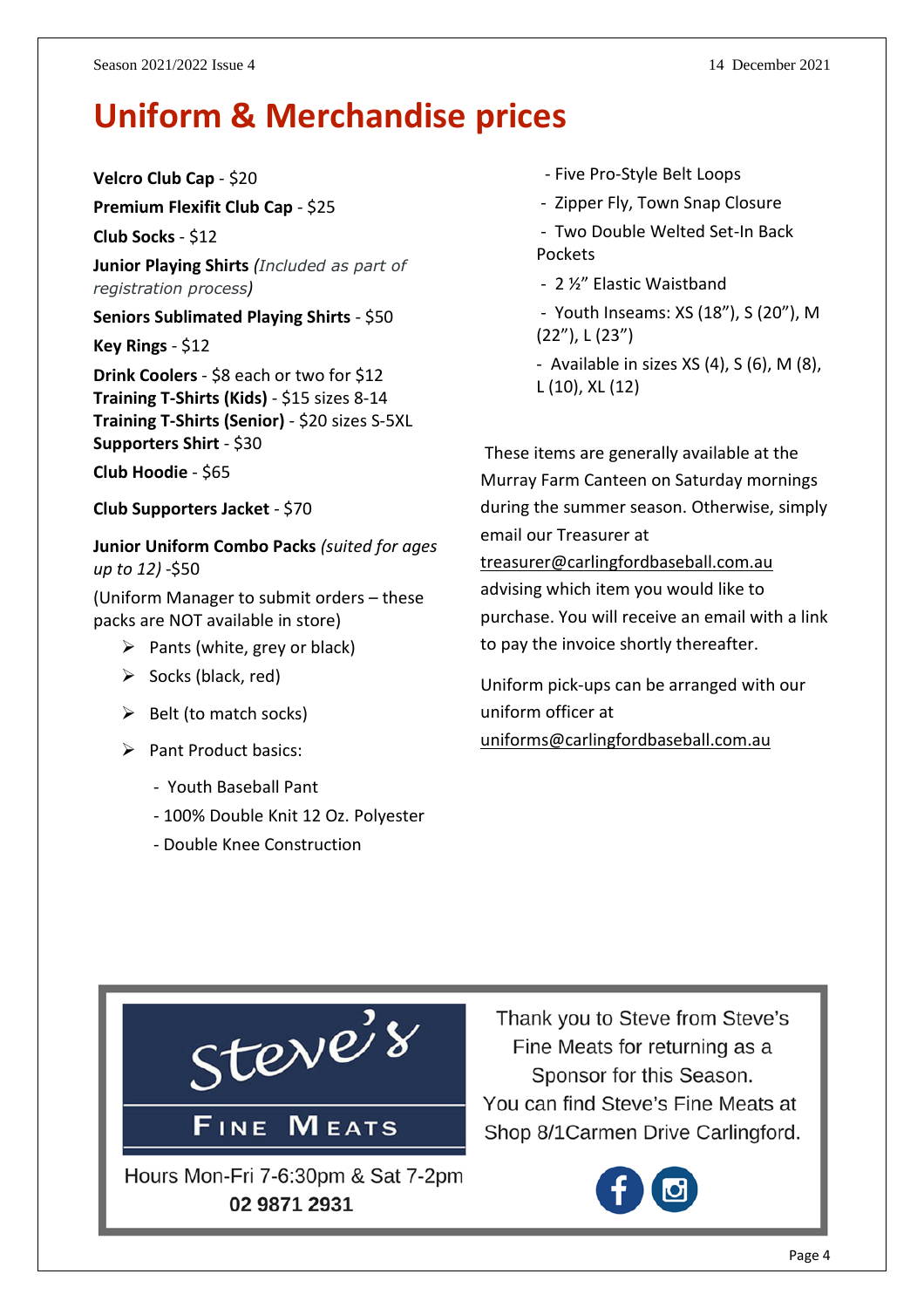## **MATCH REPORTS**

**7U Akers League Carlingford Redsox v Castle Hill Result: Win 17-9**

#### **Player of the Match: Samantha Ching**



After a week of stop/start rain, it was such a relief to get onto the Diamond. The Diamond looked a treat as a result of the great work from the Grounds crew on Friday night.

We had been hampered by the lack of training so the Coaches were a little nervous about the players being underdone. That concern was quickly dispelled in the first innings with the kids keeping the other team down to 1, whilst scoring 4 themselves.

We were brought back to earth in the second with Castle Hill scoring 3, despite some terrific fielding by Nathan and Taylor, and the Redsox not scoring at all. That was as close as they got to us. We went on to score 5-3-5 in the next 3 innings whilst Castle HIll only scored 5 more.

Our runs came on the back of some powerful and well placed hits, coupled with some awesome base running. All the kids

got on base at least twice and each got home at least once.

The coaches were really pleased with how well the kids are listening to and executing instructions as they were running bases.

Highlights of the game were enthusiastic fielding from Lachlan, Mason and Beau, really fast base running by Charlotte, Noah, John and Dexter, as well as the excellent combination between Nathan and Taylor at Pitcher and 1st. Base.

The biggest highlight, however, was an amazing catch by Samatha at pitcher, which saw her stop a rocket of a hit with an amazing reflex grab. Great Work Sammy!!!

2 games in and these kids are already showing lots of potential with their teamwork, enthusiasm and discipline.

#### **U Wendy Vigenser League Carlingford vs Castle Hill**

#### **Player of the Week: Nathan**



We finally got a break from the rain for our game today against the Castle Hill Knights. Aiden got the game off to a great start with a good hit to get onto first base. Timothy hit a great ball to get Aiden home for our first



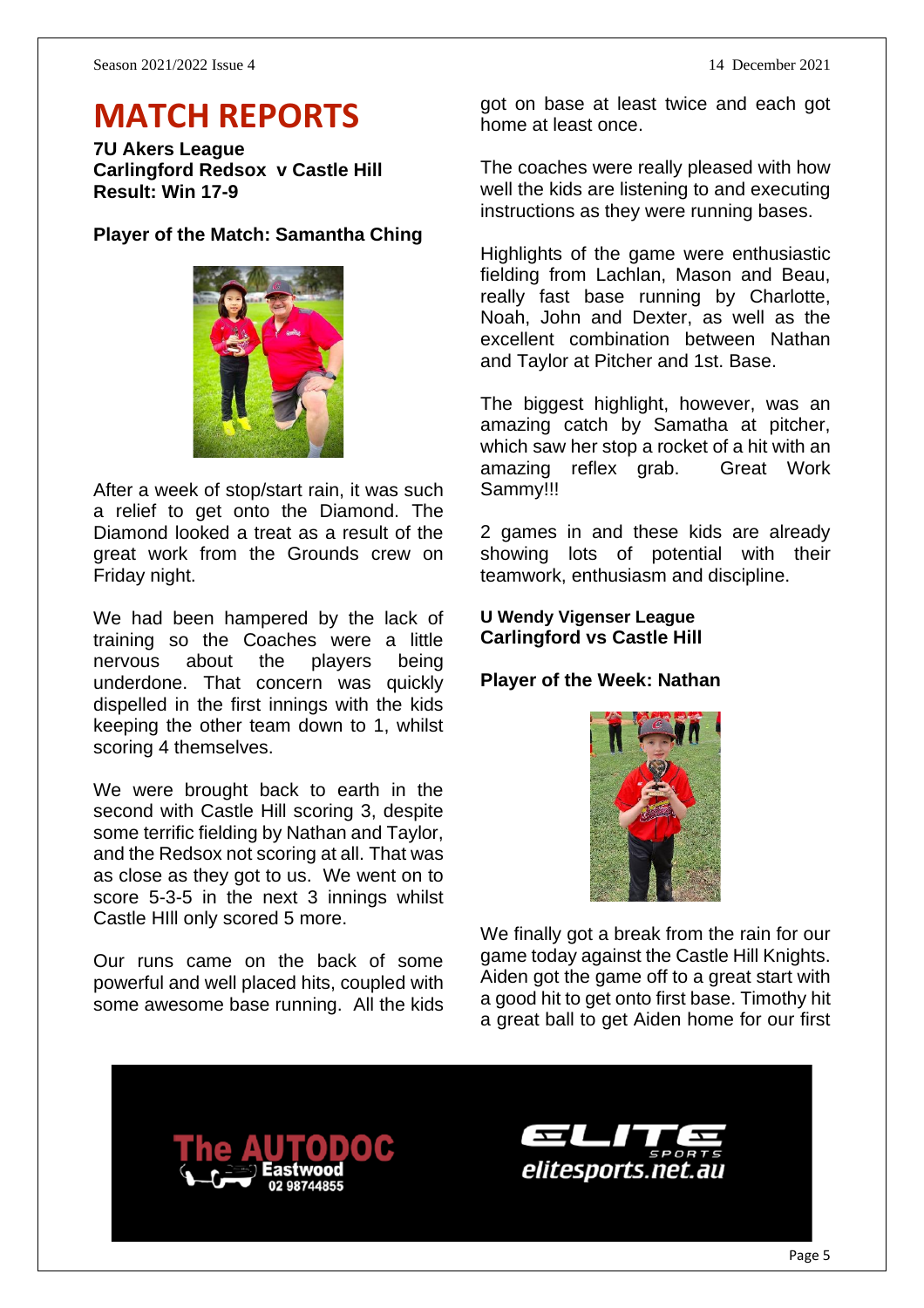#### Season 2021/2022 Issue 4 14 December 2021

run followed by Oliver, Ben, Marcus and Flynn for a 5 run first innings for Carlingford.

We had some solid performances fielding, Caitlin was catching well on first making it hard for castle hill to get on base. William was able to stop a ball with his body (we will work on getting them in the mitt as it doesn't hurt as much). Nathan and Jacob kept the runners going to second base on their toes with a lot of our outs coming from second base.

It was a close game but the win ended up going castle hills way. Congratulations to Nathan for player of the match.

Thanks to the coach, manager, scorers and all the helpers.



#### **10U Jim Bergan League Carlingford vs Quakers Hill Result: Win 6-0**

#### **Player of the Week: Xavier**

The kids were excited to get a game in after all the rain at Murray Farm against Quakers Hill. Justin was pitching and struck out the second batter. He was then backed up superbly in the field by Juno at short stop who after fielding a ground ball

made a great throw to Leo at first for the second out. Leo secured the final out of the inning fielding a ground ball at first and stepping on the base. Bottom of the first and after two strike outs Justin hit to short stop and was safe at first. Leo then hit to CF bringing Justin home for the team's first run. 0-1

Into the second and Justin continued on the mound with 3 strike outs to shut Quakers Hill down. Thomas led off for our team but was struck out. Benji followed and got safe on first with a great hit towards second, and then stole second and third in the following at bats. Unfortunately, Isla and Jackson were unable to bring him home. 0-1

Third inning and again Justin shut Quakers Hill down with 3 strike outs and 1 hit batter, but no runs conceded. Shelby led off in the bottom of the third, she had a great infield hit but couldn't beat the throw to first. Juno followed and was safe on first after another infield hit. Olivia then did a great hit towards second advancing Juno and getting safely on first. Justin was up again and safely hit towards third bringing Juno home. Leo then hit towards pitcher and Olivia chargers home from third and with a throw to their catcher she is tagged, however the collision dislodges the ball from the catchers glove resulting in a safe call. Xavier is up to bat, Justin steals home on a wild pitch, and then Xavier hits to CF bringing Leo home. Benji up to bat, Xavier now steals home on a wild pitch, and Benji then safely hits. Isla was an unlucky last out of the inning with a fantastic hit that was well caught by the pitcher. 0-6





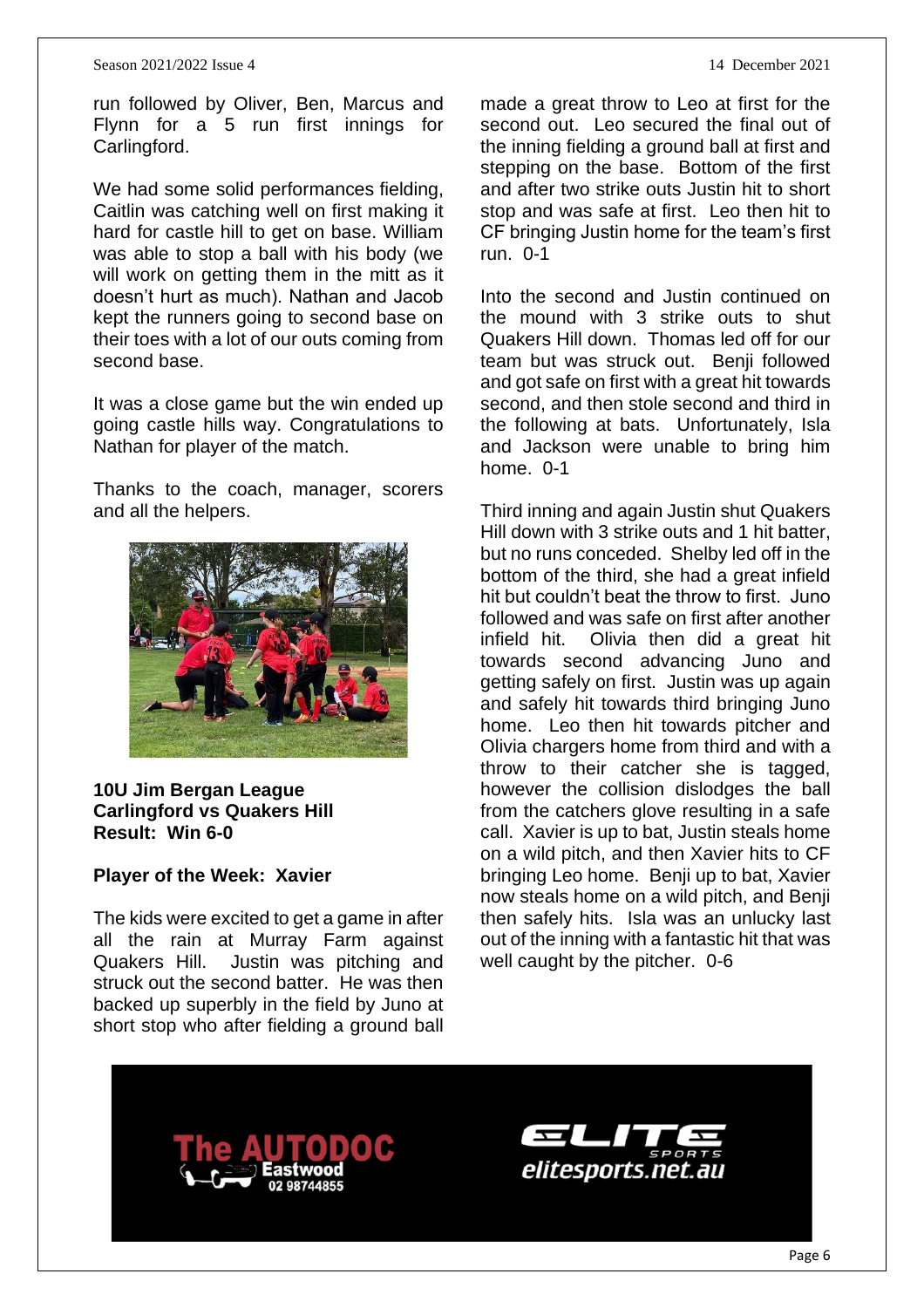Player of the match to Xavier with a good hit and some excellent catching behind the plate.

#### **12U Ken Douglas League Carlingford Cardinals vs Quakers Hill Result: Win 12-6 (11/12/21)**

In Game 2 of the season, our Carlingford Cardinals notched up their first win for the season.

After a hard-fought game on Thursday night, the boys came out again on Saturday to face the fierce Quakers Hill side.

Our boys batted first and got off to a ripper start with some solid team batting, scoring five runs in the first dig. We had plenty of hits with aggressive batting the whole game.

There was some top pitching by Adrian and Luke. Isaac came in cool as a cucumber to close off the game in style.

Jaden did an absolutely sensational job behind the plate. The game was super fun to watch.

All the boys worked together, and the 12-6 win was the result of a great team effort and overall positive vibe.

Well done boys!!

#### **16U Brian Cashmore South League Carlingford Cubs vs Rouse Hill Result: Win 10-6**

**Player of the Week: Dom**

Today we faced another team from last year in the form of Rouse Hill. We had

backed up from our close victory in round 2 with a bit more confidence. We were listed to play away at Caddies creek, but the weather gods intervened for our benefit and the match was hastily reconvened at Murray Farm.

So despite playing at home, we were still the away team and we batted first up. Ishan commenced proceedings with a walk and snuck around bases including home. Atilla struck out, as did Jason, which put us 2 out early on. Josh T got on base and snuck around while Matthew got walked to first. Kieran and Isaac both made it to first and second respectively for loaded bases. Next Josh B took one on the thigh for a courageous walk to first and bringing Matthew home. Dom was up next and got Kieran and Isaac home with a base hit. Matthew subbing for Josh B came home next and Dom brought up the  $7<sup>th</sup>$  run, while Ishan was back at the plate. A good finish with 6 runs with 2 out.

Our time in the field was a bit of a shaky start. Jason was pitching well, but we couldn't quite convert the full 3 strikes. We soon found ourselves with loaded bases against us. It was a tense affair as their runner at  $3<sup>rd</sup>$  was looking to steal home, but Kieran catching and Jason backing up well managed to keep him at bay until a walk to the  $4<sup>th</sup>$  batter got him home. Next batter hit to right field and despite Isaac's best effort to throw to home, another runner came in. Isaac also learnt how strong a throw he really has when he can! Another batter was walked home and soon scores were getting close before Jason hit his pitching straps to get one out at first, another to Dom at 3rd base